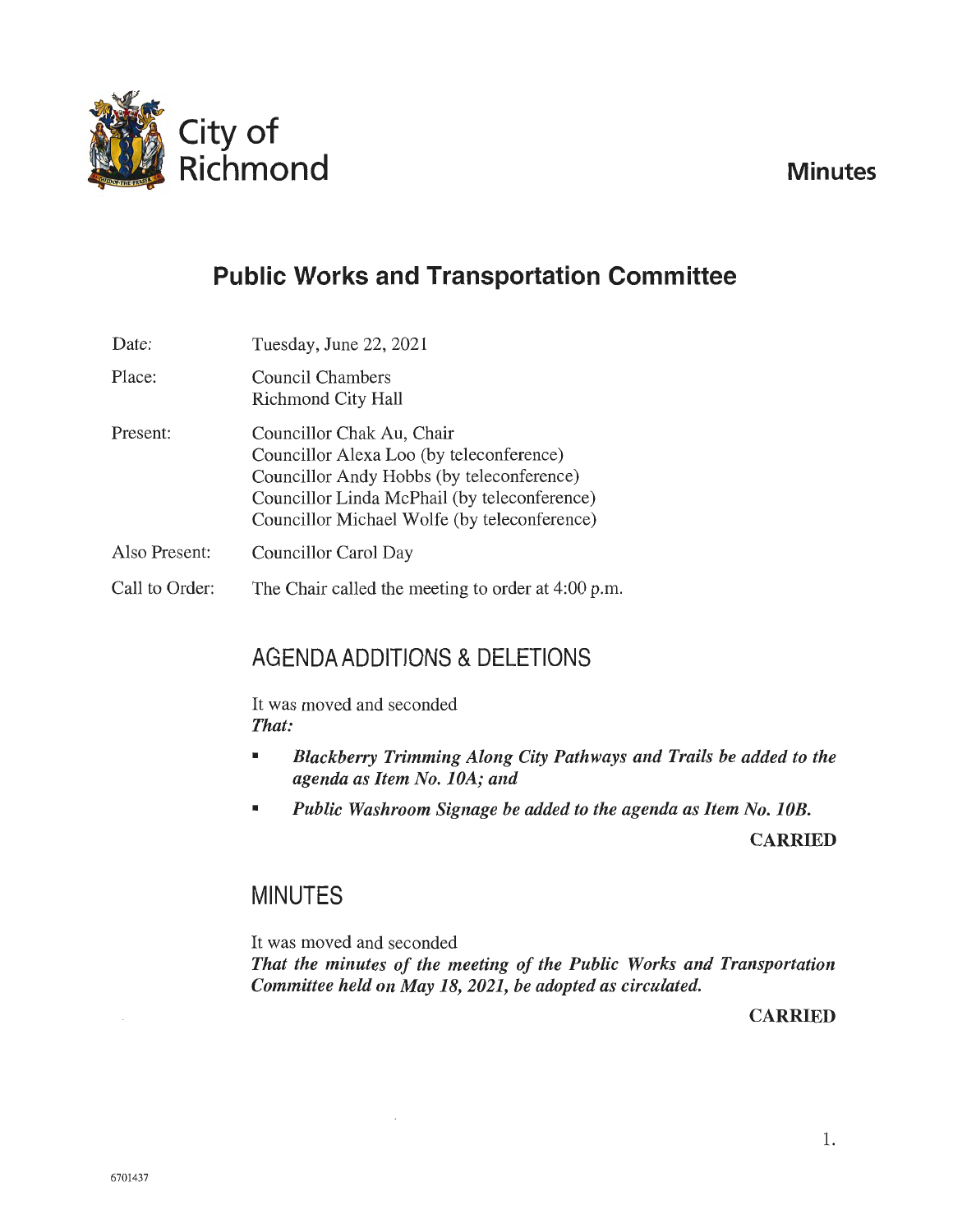## NEXT COMMITTEE MEETING DATE

July 20, 2021, (tentative date) at 4:00 p.m. in Council Chambers

## PLANNING AND DEVELOPMENT DIVISION

1. **REPORT BACK ON TRAFFIC BYLAW NO. 5870 AMENDMENTS** - **ENGINE BRAKES AND CYCLIST CROSSWALK REGULATIONS**  (File Ref. No. 12-8060-02-01) (REDMS No. 6668527)

In reply to queries from Committee, staff noted that (i) engine brake enforcement is done from a stationary set-up, and (ii) engine brake restriction signage has been installed.

It was moved and seconded

*That the staff report titled "Report Back on Traffic Bylaw No. 5870 Amendments* - *Engine Brakes and Cyclist Crosswalk Regulations" dated April 30, 2021, from the Director, Transportation, be received for information.* 

**CARRIED** 

#### 2. **PROPOSED E-SCOOTER PILOT PROJECT**

(File Ref. No. 02-0745-01) (REDMS No. 6161753)

In reply to queries from Committee, staff noted that (i) they are working with TransLink to establish an e-scooter policy, (ii) a maximum speed limit of 20 km/h has been used in other municipalities, (iii) the law requires helmet use for any e-scooter rider, (iv) e-scooters would only be allowed to operate if the pathway has been signed as a shared facility, (v) selected shared use pathways will be monitored for challenges, (vi) rules of the roadway will apply to all escooter riders, (vii) under new provincial regulations, the minimum age of 16 years old applies to anyone operating an e-scooter, (viii) the project launch is dependent on approval from the provincial government, and (ix) the item will be added to a provincial cabinet meeting with an anticipated meeting date of July.

It was moved and seconded

**(1)** *That the E-Scooter Pilot Project (the Project) as described in the staff report titled "Proposed E-Scooter Pilot Project" dated May 18, 2021 from the Director, Transportation, be endorsed;*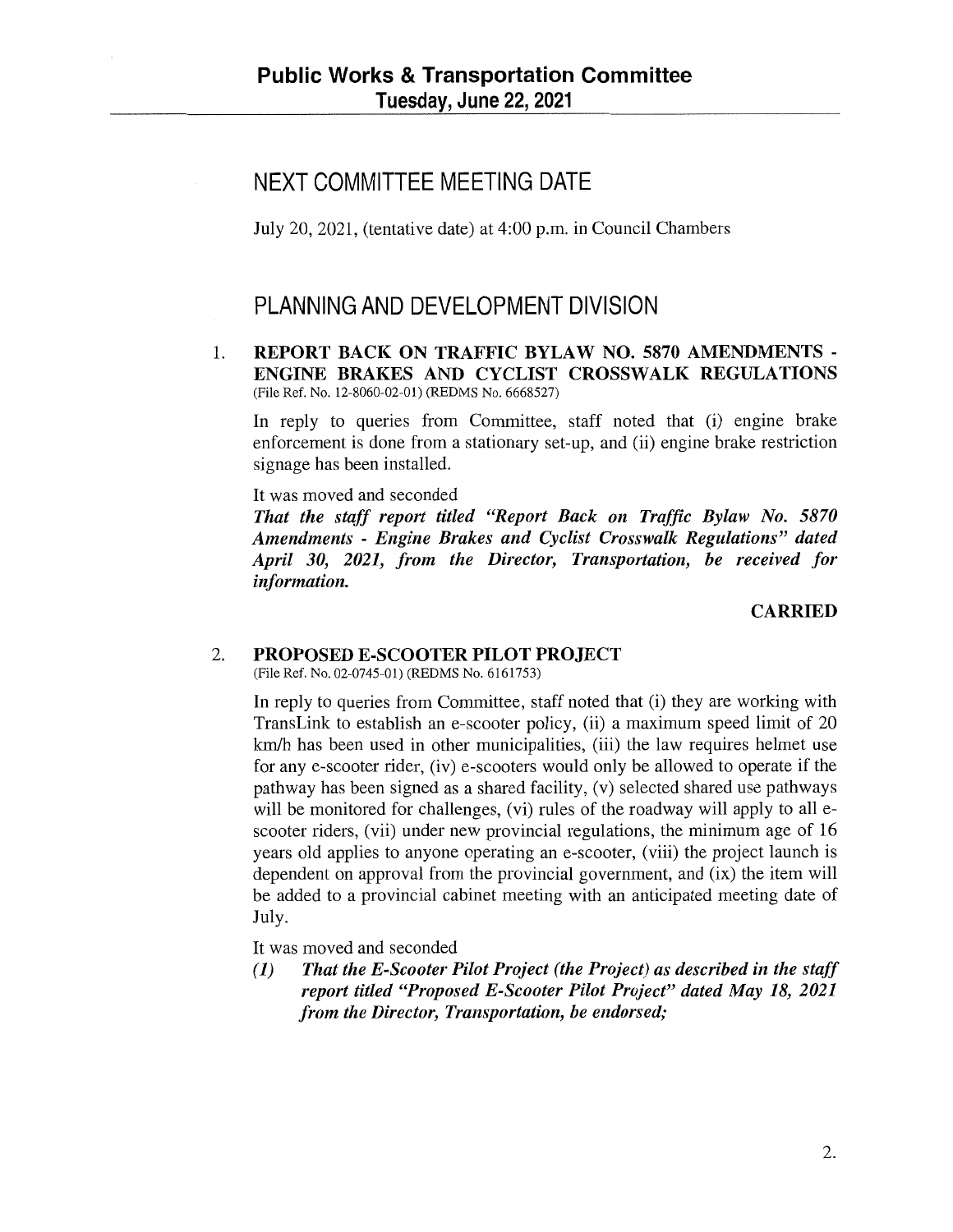- *(2) That should the Province of BC approve the Project and designate Richmond as a pilot community within the Electric Kick Scooter Pilot Project Regulations, staff implement the Project;*
- *(3) That the following Amendment Bylaws to allow the use and enforcement of e-scooters in Richmond during the Project be introduced and given first, second and third reading:* 
	- *(a) Traffic Bylaw No. 5870, Amendment Bylaw No. 10272,*
	- *(b) Public Parks and School Grounds Regulation Bylaw No. 8771, Amendment Bylaw No. 10274,*
	- *(c) Municipal Ticket Information Authorization Bylaw No. 7321, Amendment Bylaw No. 10275; and*
	- *(d) Notice of Bylaw Violation Dispute Adjudication Bylaw No. 8122, Amendment Bylaw No.10276.*

#### **CARRIED**

#### 3. **UPDATE ON GEORGE MASSEY CROSSING PROJECT**  (File Ref. No. 10-6350-06-03) (REDMS No. 6682130)

In reply to queries from Committee, staff noted that (i) the province issued a request for quotation on June 22, 2021, and anticipate issuing a request for proposal in the fall, (ii) their current understanding is that the old overpass will be demolished once the new one is operational, (iii) the configuration hasn't been discussed in detail but will raise Committee concerns with the Ministry of Transportation and Infrastructure, (iv) The Gardens will not be affected, (v) the Bridgeport on-ramp will improve transit in the area and fits with the City's transit oriented future planning, (vi) Committee will be provided with periodic updates, (vii) the project will not impact the intersection of Steveston Highway and Number 5 Road, and (viii) they are in regular communication with the project team.

It was moved and seconded

*That the report titled "Update on George Massey Crossing Project" dated June* 7, *2021 from the Director, Transportation be received for information.* 

**CARRIED**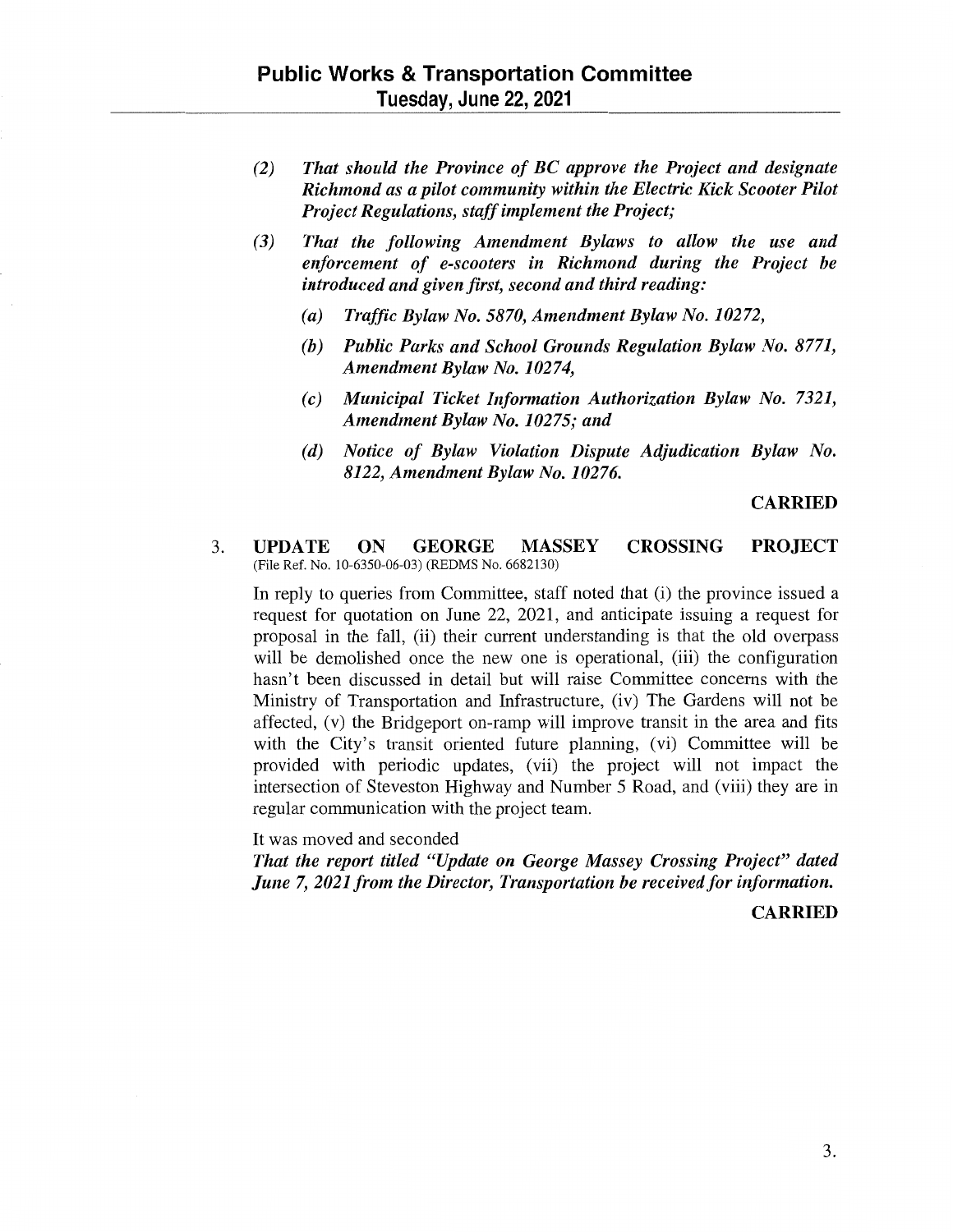## ENGINEERING AND PUBLIC WORKS DIVISION

4. **ANNUAL REPORT 2020: RECYCLING AND SOLID WASTE MANAGEMENT** - **SAFE AND SEAMLESS SERVICE DELIVERY**  (File Ref. No. 10-6370-01) (REDMS No. 6653817)

In reply to queries from Committee, staff noted that (i) sea bins are a new technology that the City is looking into, (ii) the complete disaster debris plan is a broad scale plan for managing debris in the event of a disaster, (iii) volunteer numbers are lower than usual due to the pandemic, (iv) current protocols do not allow for items to be taken from the recycling depot, (v) they will look into the possibility of adding signage to encourage the public to donate still-functioning appliances, and (vi) multi-family homes are a challenge due to garbage being collected by a private contractor and contamination levels in recycling being high.

It was moved and seconded

*That the annual report titled, "Annual Report 2020: Recycling and Solid Waste Management* - *Safe and Seamless Service Delivery" dated June* 7, *2021, from the lnterim Director, Public Works Operations, be endorsed and be made available to the community on the City's website and through various communication tools including social media channels and as part of community outreach initiatives.* 

**CARRIED** 

#### 5. **ELECTRIC VEHICLE ADOPTION INITIATIVE YOUTH OUTREACH**

(File Ref. No. 02-0780-01) (REDMS No. 6652879)

It was noted that it would be worthwhile to report back next year on the uptake, participation rates, and any feedback from users.

It was moved and seconded

- *(1) That the report titled 'Electric Vehicle Adoption Youth Outreach*  Initiative', from the Interim Director, Public Works Operations, dated *June* 7, *2021, be received for information; and*
- *(2) That staff report back with an update on the program in 12 months.*

**CARRIED**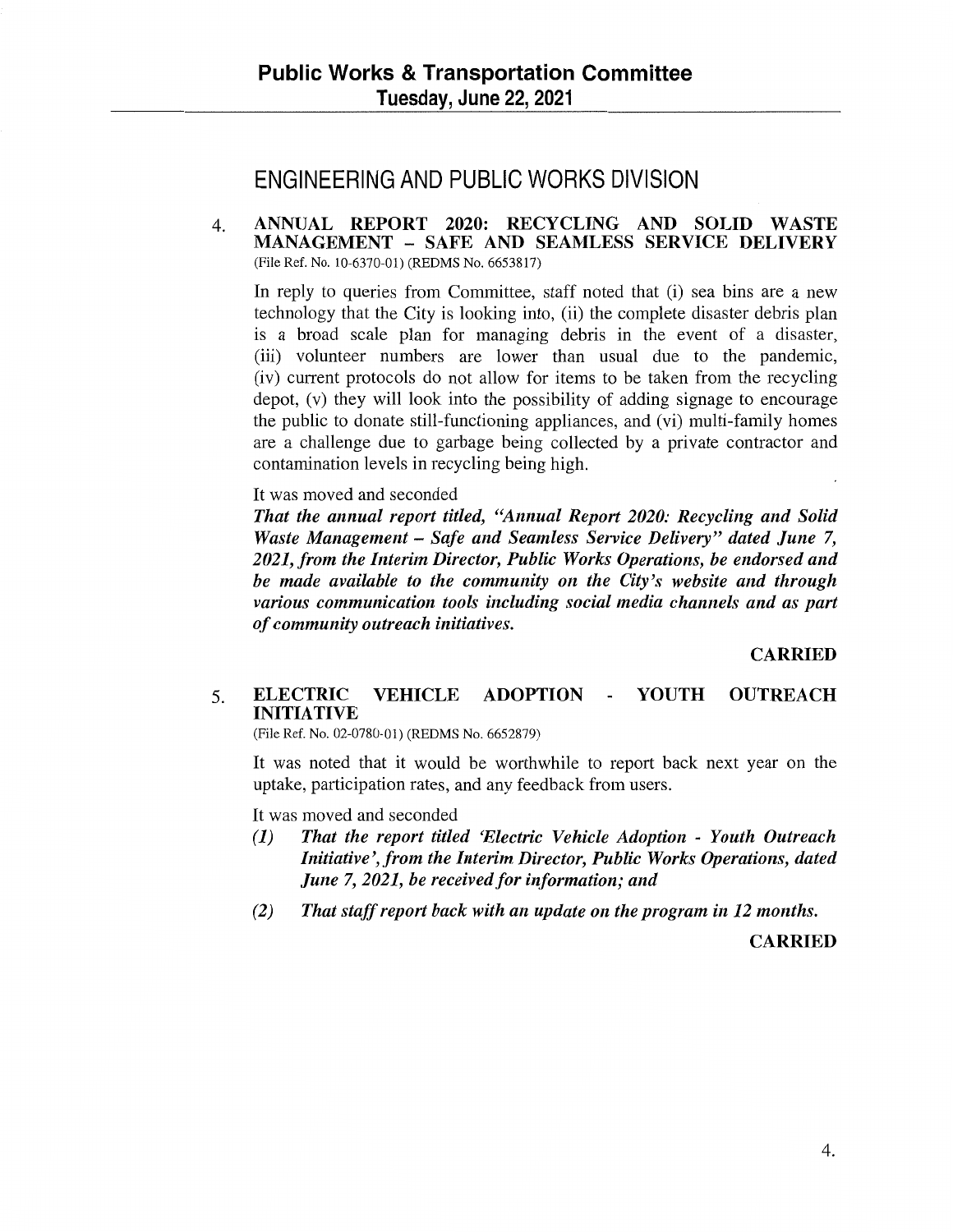### 6. **HELP CITIES LEAD INITIATIVE**

(File Ref. No. 10-6125-07-02) (REDMS No. 6664795)

In reply to queries from Committee, staff noted that (i) the key ask is for the province to provide a mechanism to regulate greenhouse gas emissions from existing buildings, (ii) the strategy is to establish greenhouse gas emission intensity limits for new buildings, (iii) there are currently no direct incentives in place to build more efficiently, and (iv) having good momentum with local government support is a hopeful sign.

It was moved and seconded

*That, as described in the report titled 'Help Cities Lead Initiative' from the Director, Sustainability* & *District Energy, letters be sent to Metro Vancouver; the Ministry of Environment and Climate Change Strategy; the Ministry of Municipal Affairs; the Attorney General's Office; the Ministry Responsible for Housing; the Ministry of Energy, Mines and Low-Carbon Innovation; and the Ministry of Finance, asking them to expand regulatory and program tools that local governments can adopt to facilitate greenhouse gas emission reductions.* 

**CARRIED** 

## 7. **HABITAT ENHANCEMENT OPPORTUNITIES FOR DIKE IMPROVEMENT PROJECTS**

(File Ref. No. 10-6150-00) (REDMS No. 6397282)

In reply to queries from Committee, staff noted that (i) a provincial policy for habitat enhancement and a Department of Fisheries and Oceans Fisheries Act for enhancement was enacted for authorization to remove riparian trees, (ii) a program will be established for the City to have the ability to accrue credits for future works, (iii) credits from a fish habitat bank are intended to replace the habitat that will be displaced, (iv) the level of funding would be a reliable City-funded source, (v) this will be included on the public stakeholder engagement program, (vi) staff are qualified to provide ongoing habitat enhancement support, and (vii) the Port of Vancouver operates a fish habitat bank.

It was moved and seconded

*That, as described in the staff report titled 'Habitat Enhancement Opportunities for Dike Improvement Projects', dated May 19, 2021, from the Director, Sustainability and District Energy and Director, Engineering:* 

- *(a) An agreement with the Department of Fisheries and Oceans Canada to establish a Fish Habitat Bank be endorsed;*
- *(b) A public communication plan and stakeholder consultation program be developed; and*
- *( c) The impacts to service levels and the capacity of existing resources to absorb these activities be monitored and should*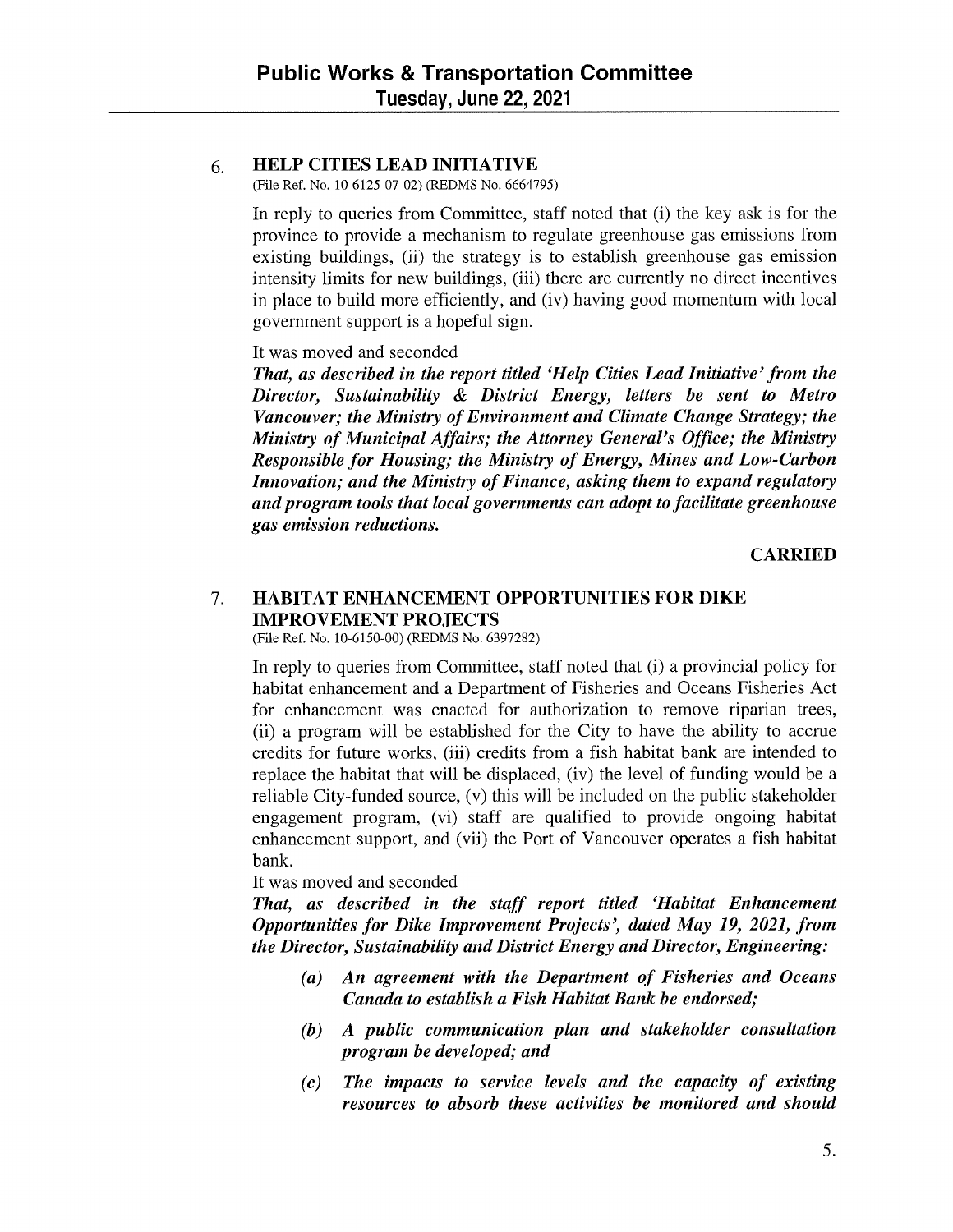*there be a need for additional staffing resources, staff submit the request for consideration in the annual budget process.* 

#### **CARRIED**

### 8. **DIKE MASTER PLAN PHASE 4** - **PUBLIC AND STAKEHOLDER ENGAGEMENT**

(File Ref. No. 10-6060-01) (REDMS No. 6429884)

In reply to queries from Committee, staff noted that (i) the consideration of the Northeast Bog Forest becoming a tidally influenced slough has not been reviewed, (ii) the Phase 4 video is new and will be circulated to Council, (iii) specific details of the dike upgrades will be discussed as the project progresses, and (iv) dike upgrade projects present the opportunity to look into gaining environmental features and public amenities.

#### It was moved and seconded

*That, as outlined in the staff report titled "Dike Master Plan Phase 4 – Public and Stakeholder Engagement", dated May 20, 2021, from the Director, Engineering, the public and stakeholder engagement program be endorsed.* 

#### **CARRIED**

## COUNCILLOR ALEXA LOO

#### 9. **SPECIALTY CROSSWALKS**

(File Ref. No.) (REDMS No.)

Discussion ensued with regard to the request for specialty crosswalks, and as a result of the discussion, the following **referral motion** was introduced:

*That staff provide options for a policy for approving, funding, consultation, design, and installation of specialty crosswalks.* 

#### **CARRIED**

## IOA. **BLACKBERRY TRIMMING ALONG CITY PATHWAYS AND TRAILS**

(File Ref. No.) (REDMS No.)

In reply to queries from Committee, staff noted that (i) vegetation is typically pruned to the property line, (ii) the Boulevard Maintenance bylaw indicates that property owners are responsible for keeping the boulevard free of brush, and (iii) if homeowners do not comply, City crews will facilitate cleanup and bill the property owner.